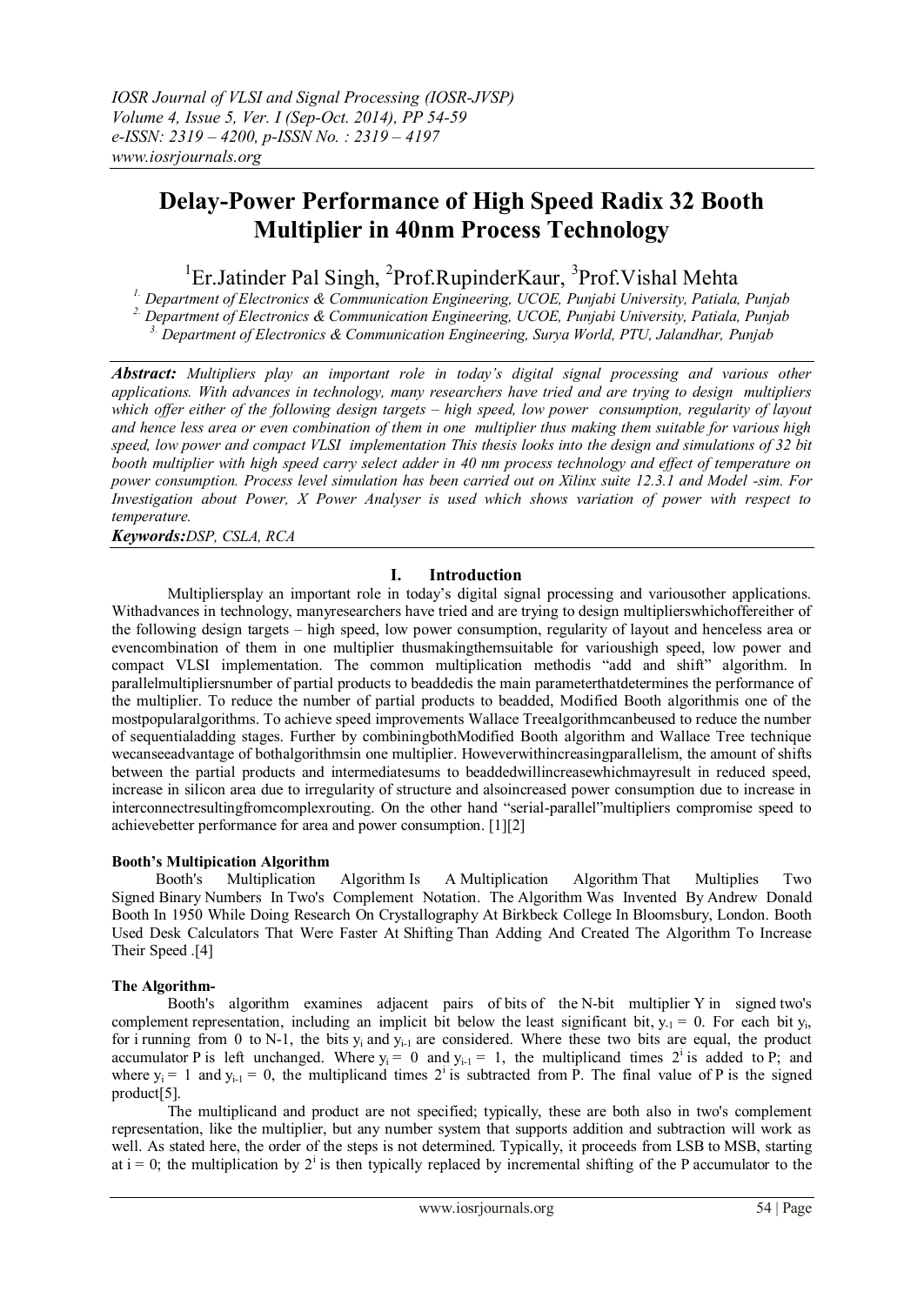right between steps; low bits can be shifted out, and subsequent additions and subtractions can then be done just on the highest N bits of P.

To speed up the multiplication Booth encoding performs several steps of multiplication at once. Booth's algorithm takes advantage of the fact that an adder subtractor is nearly as fast and small as a simple adder. [6]

From the basics of Booth Multiplication it can be proved that the addition/subtraction operation can be skipped if the successive bits in the multiplicand are same. If 3 consecutive bits are same then addition/subtraction operation can be skipped. Thus in most of the cases the delay associated with Booth Multiplication are smaller than that with Array Multiplier. However the performance of Booth Multiplier for delay is input data dependant. In the worst case the delay with booth multiplier is on per with Array Multiplier .

The method of Booth recording reduces the numbers of adders and hence the delay required to produce the partial sums by examining three bits at a time. The high performance of booth multiplier comes with the drawback of power consumption. The reason is large number of adder cells required that consumes large power but lesser then other multipliers.

#### **Problems In Designing High Radix Multiplier**

1. Less operating power high performance multipliers have become a basic building block in computations especially in digital signal processing.. Multiplication process consumes most of the power.

2 .Low-power multipliers are required in modern DSP systems to reduce the power dissipation. To achieve high execution speed, parallel array multipliers are widely used. Most of the designs are targeted at a specific technology and require redesign for a new process technology.

#### **Proposed Topology**

To implement 32 Bit Efficient Booth Multiplier Using High Speed carry select adder in 40 nm Process Technology.

#### **Carry Select Adder**

CSLA is used in many computational systems to alleviate the problem of carry propagation delay by independently generating multiple carries and then select a carry to generate the sum. However, the CSLA is not area efficient because it uses multiple pairs of Ripple Carry Adders (RCA) to generate partial sum and carry by considering carry input Cin=0 and cin=1, then the final sum and carry are selected by the multiplexers (mux). The sum for each bit position in an elementary adder is generated sequentially only after the previous bit position has been summed and a carry propagated into the next position.[7]



**Figure.1** Concept of carry Select adder

Above is the basic building block of a carry-select adder, where the block size is 4. Two 4-bit ripple carry adders are multiplexed together, where the resulting carry and sum bits are selected by the carry-in. Since one ripple carry adder assumes a carry-in of 0, and the other assumes a carry-in of 1, selecting which adder had the correct assumption via the actual carry-in yields the desired result.[8][9]

#### **II. Result & Discussions**

To implement 32 Bit multiplier coding have been done in VHDL. The processlevel simulation have been synthesizedusingXilinx 12.3.1i software. For the purpose of simulation Modelsim -6.3 isused.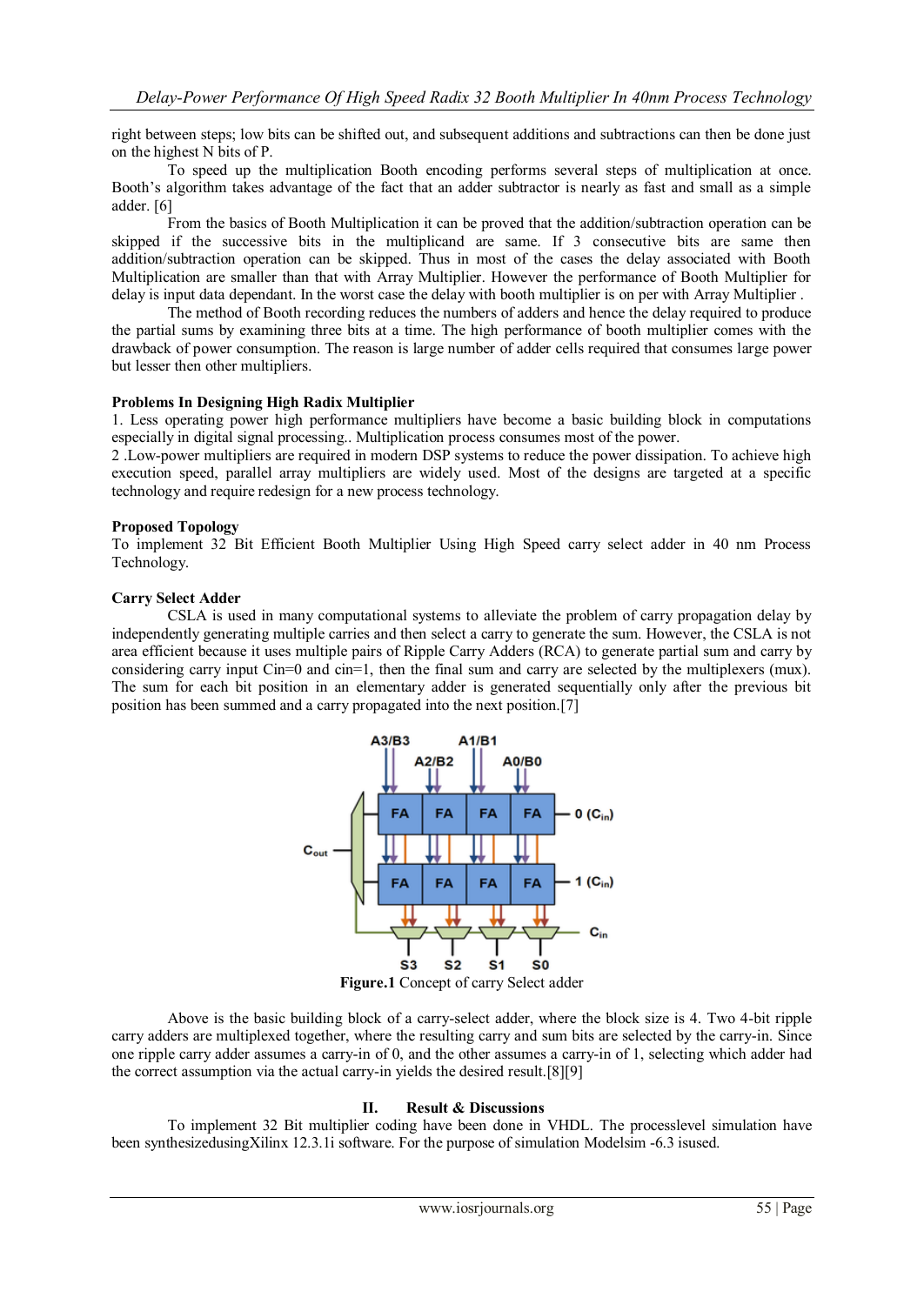

**Design Of Proposed Multiplier-**

**Figure 2 .**design of carry select adder module in 32 bit multiplier



**Figure3.**design of carry select adder module in 32 bit multiplier

This Table shows comparison of Power consumptions and combinational path delay of 32 bit multiplier in 40 nm process technology at different temperature conditions.

| <b>COMPARISON OF POWER</b> |                    |                         |                         |  |  |  |  |
|----------------------------|--------------------|-------------------------|-------------------------|--|--|--|--|
| S.NO                       | <b>TEMP(DEGREE</b> | POWER@90NMTECHNOLOGY(W) | POWER@40NMTECHNOLOGY(W) |  |  |  |  |
|                            | <b>CELSIUS</b>     |                         |                         |  |  |  |  |
|                            | 53                 | 0.162                   | 1.008                   |  |  |  |  |
|                            | 50                 | 0.158                   | 0.984                   |  |  |  |  |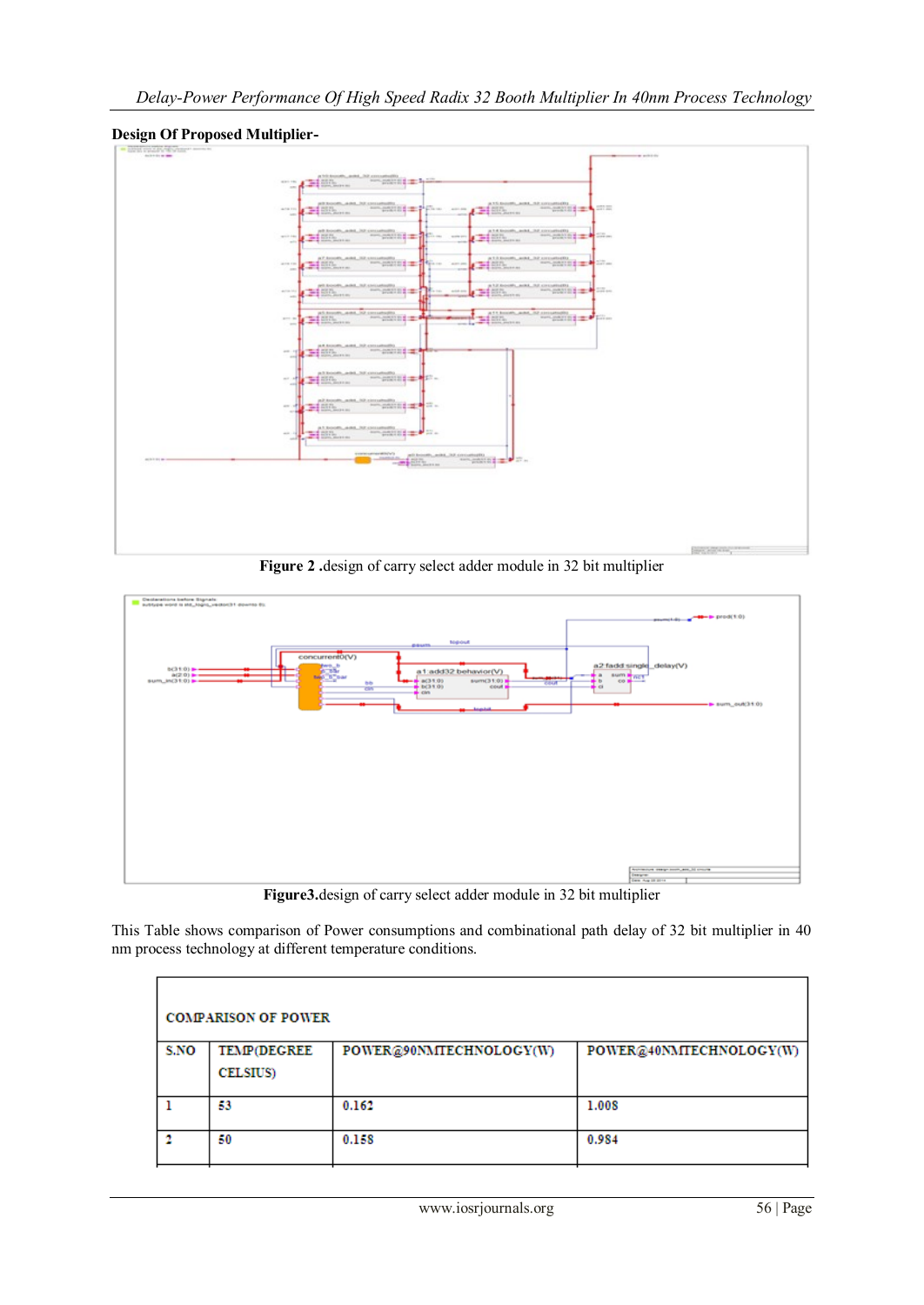| ı.                                      |     | <b>COMBINATIONAL</b> |  | 90 NM TECH(VIRTEX4)<br>30.784 NS | 40 NM TECH(VIRTEX6)<br>27.674 NS |  |  |  |
|-----------------------------------------|-----|----------------------|--|----------------------------------|----------------------------------|--|--|--|
| CALCULATION OF COMBINATIONAL PATH DELAY |     |                      |  |                                  |                                  |  |  |  |
| $\mathcal{T}$                           | 25. | 0.133                |  |                                  | 0.822                            |  |  |  |
| 6                                       |     | 30<br>0.137          |  |                                  | 0.851                            |  |  |  |
| 5                                       |     | 35<br>0.142          |  |                                  | 0.881                            |  |  |  |
| $\overline{4}$                          |     | 40<br>0.147          |  |                                  | 0.931                            |  |  |  |
| l 3                                     | 45  | 0.152                |  |                                  | 0.948                            |  |  |  |

**Table.1.**Comparison of delay and power at different process technology

## **RTL VIEW**

Thesediagram shows RTL view of design-



**Figure.4.**RTL view of proposed design



**Figure.5**.Expanded view of proposed design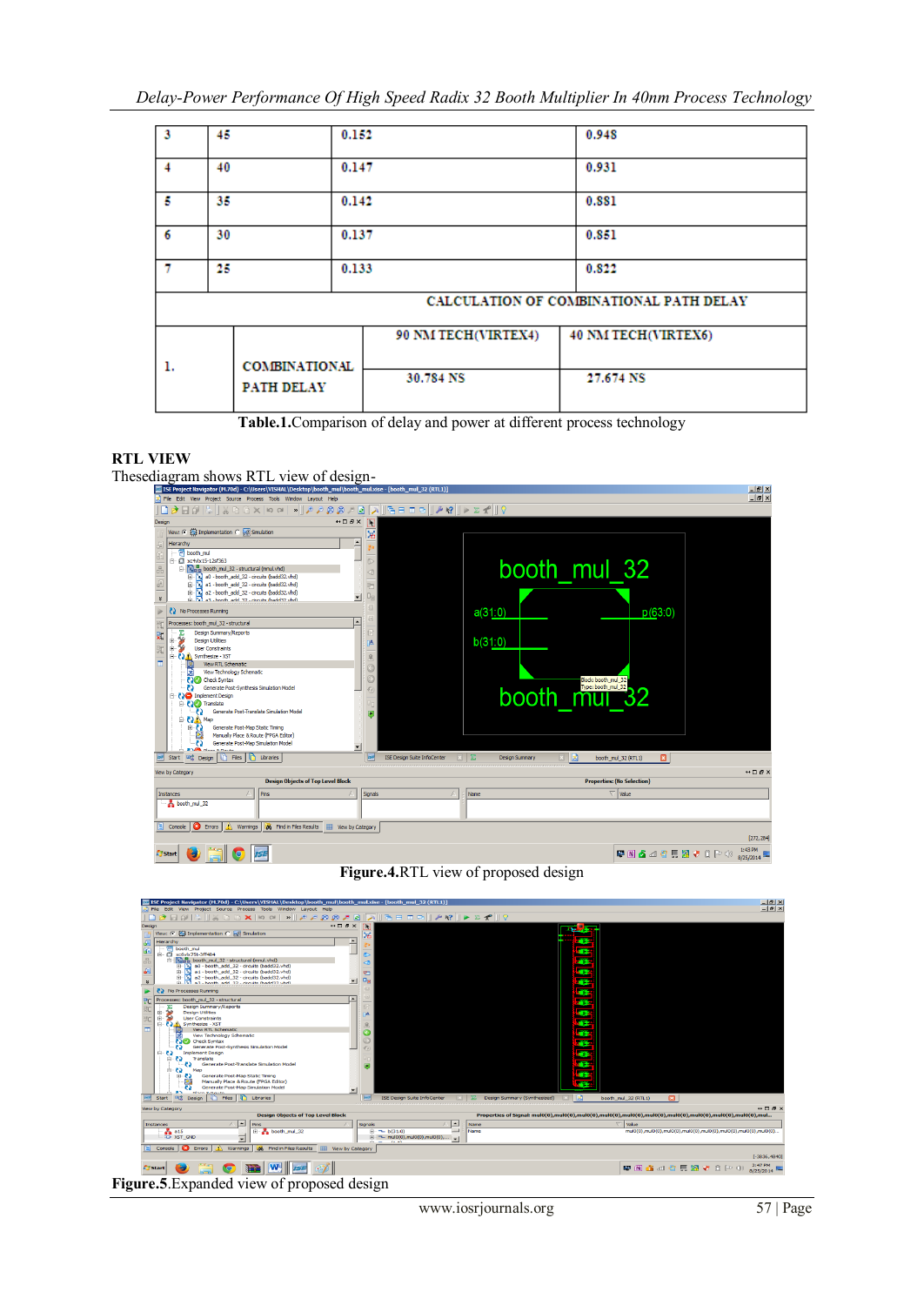Below are the graphs showing variations of power consomption and combinationalpathdelay in twotechnology.



This figure shows simulation result of 32 bit multiplier.





## **III. Conclusion**

Power-Efficient design of Booth Multiplier has been simulated by Xilinx suite and investigate the effect of temperature on Power Consumptionatdifferentambientconditions . It isclearlyshownthat as we change temperaturefrom 53 degree to 25 degree power in 40 nm as compared to 90 nm technology Power increases but combinationalpathdelayreduces to 27.674 ns from 30.784 ns whichisimprovementwith respect to solid state designing.